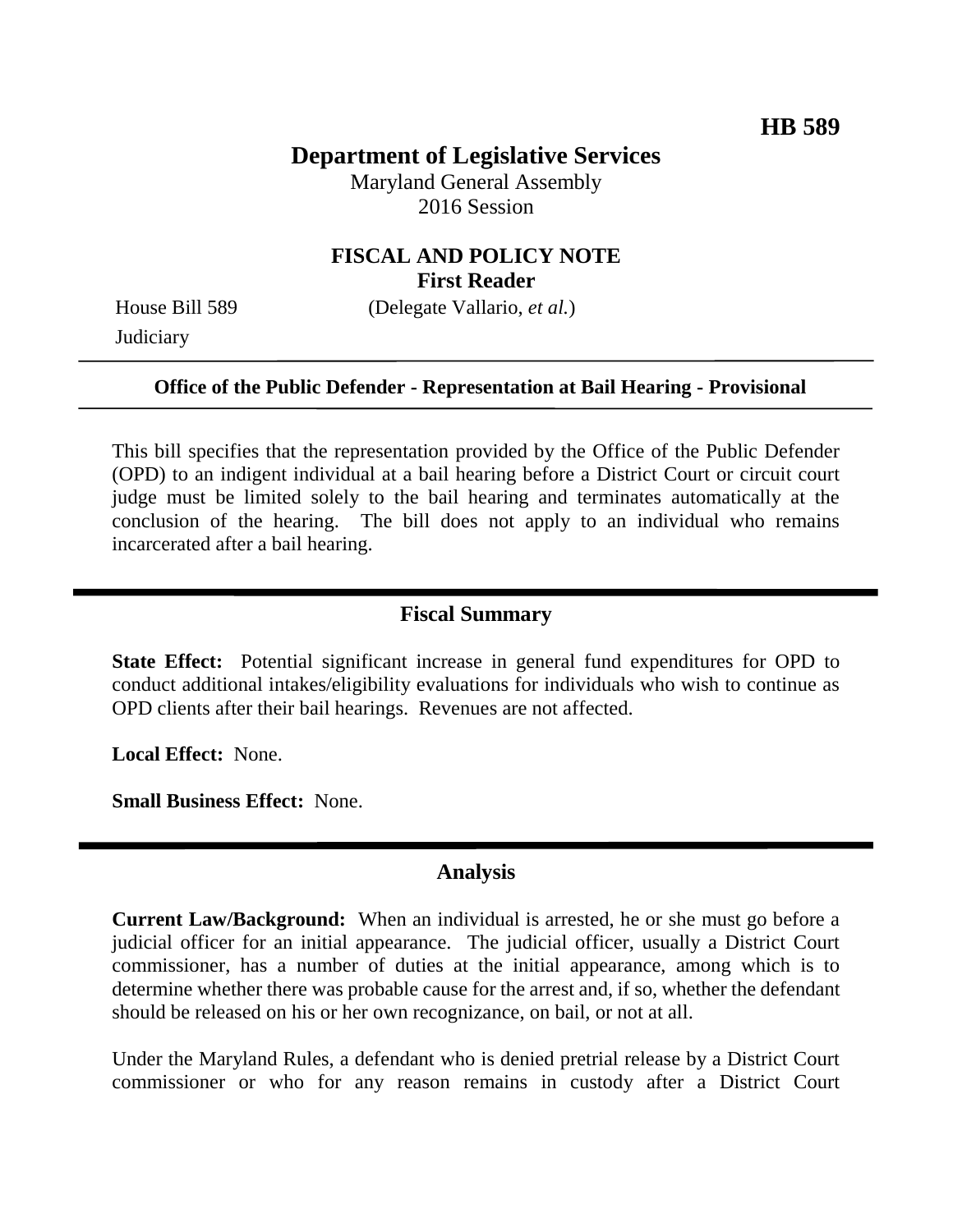commissioner has determined conditions of release must be presented to a District Court judge immediately if the court is in session or, if the court is not in session, at the next session of the court. Historically, OPD has not provided representation to indigent defendants at the initial appearance phase in any jurisdiction in the State. Prior to 2012, public defender representation was provided to indigent defendants at bail review only in Montgomery and Harford counties and Baltimore City.

In *DeWolfe v. Richmond*, 434 Md. 403 (2012), the Maryland Court of Appeals held on January 4, 2012, that under the then-effective version of the Maryland Public Defender Act, no bail determination may be made by a District Court commissioner concerning an indigent defendant without the presence of counsel, unless representation by counsel is waived ("*Richmond I*").

The plaintiffs in the case represented a class of indigent criminal defendants who were arrested, detained at the Central Booking and Intake Facility in Baltimore City (CBIF), brought before a commissioner for initial bail hearings, and requested and were denied representation by counsel at the initial bail hearings. The facts were undisputed that the initial appearances of criminal defendants in Baltimore City were not conducted in a courtroom, open to the public, or recorded. The initial appearances occurred at CBIF, in a small room, with the defendant and the commissioner on opposite sides of a plexiglass window talking through a speaker system. Evidence was presented that the commissioner's initial bail decision often was not disturbed by the District Court judge on bail review.

The *Richmond I* opinion was based on the then-effective wording of the Maryland Public Defender Act, including language that OPD must represent an indigent defendant "in all stages" of a criminal proceeding. The court did not address the plaintiffs' federal and State constitutional claims of a right to representation. However, the Circuit Court for Baltimore City had previously held, based on *Rothgery v. Gillespie County*, 554 U.S. 191 (2008), that indigent arrestees have a federal and State constitutional right to be appointed counsel at initial appearance.

*Richmond I* sparked a heated debate during the 2012 session of the General Assembly. There was much concern about how the State would fund the obligation of OPD to begin representing people at the initial appearance phase. It was estimated that the cost to OPD alone (aside from costs that would be incurred by the Judiciary, the Department of Public Safety and Correctional Services, State's Attorneys' offices, law enforcement agencies, and local correctional facilities) would exceed \$27 million annually. On the other hand, serious questions were raised about whether people do possess a constitutional right to legal representation at initial appearance, regardless of cost. A number of bills were introduced to attempt to counteract or mitigate the effect of *Richmond I*.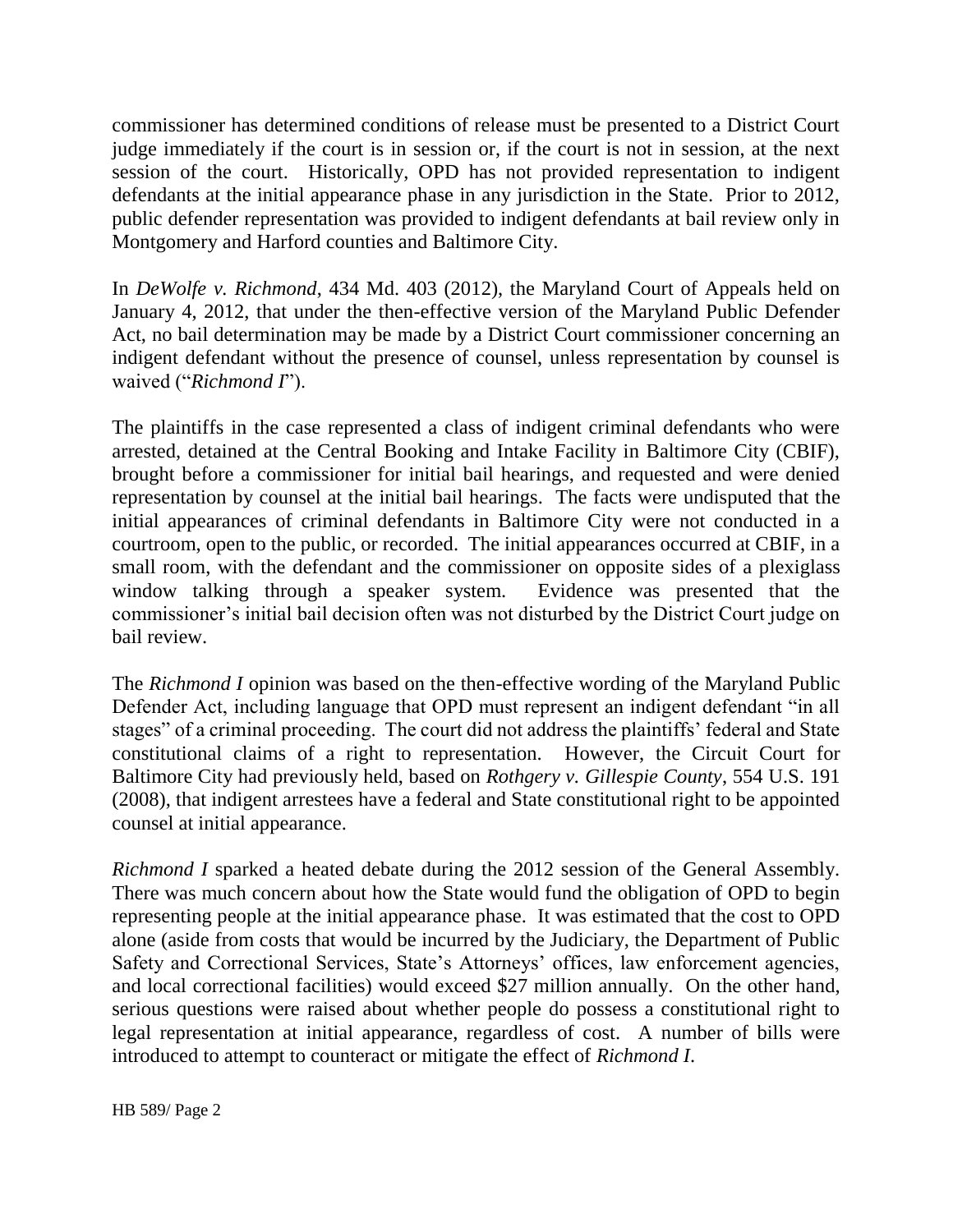Ultimately, the General Assembly passed Chapters 504 and 505 of 2012, which, among other things, amended the Maryland Public Defender Act to specify that OPD is required to provide legal representation to an indigent defendant at a bail hearing before a District Court or circuit court judge but is not required to represent an indigent criminal defendant at an initial appearance before a District Court commissioner.

Subsequently, the Court of Appeals was asked to decide whether there was a federal or State constitutional right to State-furnished counsel for indigent defendants at their initial appearances before a District Court commissioner. On September 25, 2013, the Court of Appeals issued an opinion (434 Md. 444 (2013)) in the *Richmond* case holding that, under the Due Process component of Article 24 of the Maryland Declaration of Rights, an indigent defendant has a right to State-furnished counsel at an initial appearance before a District Court commissioner ("*Richmond II*"). The Court of Appeals issued a temporary stay of implementation of the *Richmond II* decision pending legislative action. On May 27 and 28, 2014, the Court of Appeals adopted changes to the Maryland Rules to implement *Richmond II*'s requirement that indigent defendants be provided counsel at initial appearances and lifted the stay of *Richmond II* effective July 1, 2014.

**State Expenditures:** General fund expenditures may increase significantly for OPD to hire additional staff to assist with the increase in administrative duties generated by this bill.

As previously noted, OPD began representing indigent individuals at judicial bail reviews statewide on June 1, 2012. OPD advises that it provided legal representation in approximately 59,000 bail review hearings in fiscal 2014.

OPD intake specialists conduct an intake interview to determine an individual's eligibility for OPD services. Intake procedures typically consist of a 15-20 minute interview, followed by entry of the information into OPD's computer system and creation of a client file. Individuals attest to their financial eligibility through affidavit. For bail review clients, this intake interview takes place before the bail review hearing while the client is in custody. An individual who is an OPD client at his/her bail review hearing remains an OPD client for the remainder of his/her case unless OPD representation is terminated.

Individuals who are not in custody and were not represented by OPD at their bail review hearings can apply for representation at one of OPD's district offices. OPD also conducts rounds in detention centers to determine if anyone wishes to apply for OPD services. An individual must apply for OPD representation at least 10 days before his/her trial date.

OPD has historically advised that it lost 50% of its intake personnel during the economic downturn, and any increase in intake volume at its already short-staffed district offices places a significant strain on OPD resources. The amount of resources needed to conduct

HB 589/ Page 3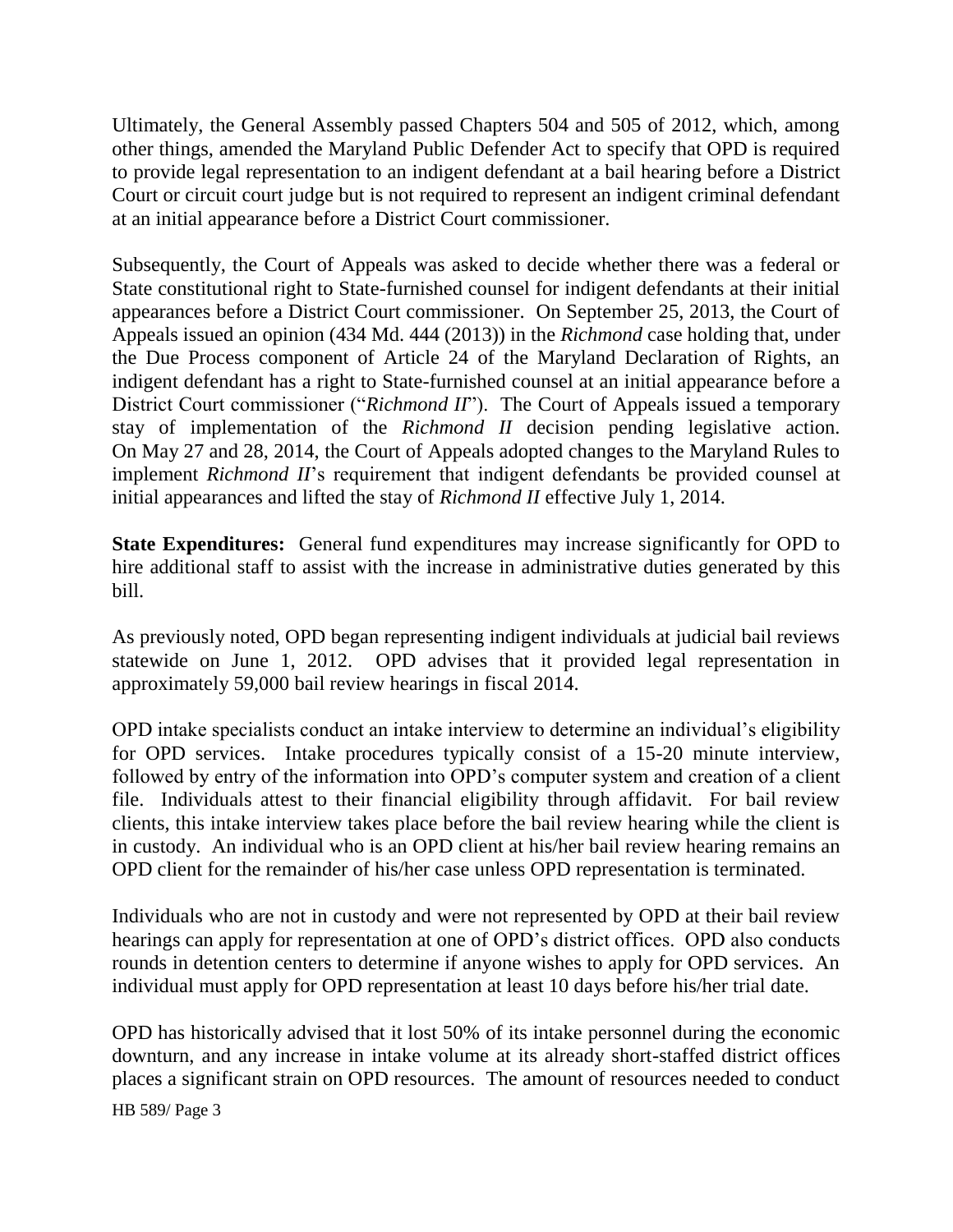additional evaluations under the bill cannot be reliably determined at this time and depends on demand and staffing levels at OPD offices.

Intake *supervisors* coordinate office functions and oversee proper file maintenance and data entry. Intake *specialists* are currently fulfilling these functions in the districts without supervisors.

The cost associated with hiring one additional intake specialist is \$48,901 in fiscal 2017, which accounts for the bill's October 1, 2016 effective date, and includes a salary, fringe benefits, one-time start-up costs, and ongoing operating expenses. The cost associated with hiring one additional intake specialist in fiscal 2018 is \$60,782. The cost associated with hiring one additional intake supervisor is \$58,134 in fiscal 2017 and \$73,002 in fiscal 2018. Historical information from OPD indicates that, on an annual basis, the office handles about 240,000 cases and represents 140,000 clients. As of 2015, OPD had about 160 intake workers.

*Increased Office Volume:* The bill states that it does not apply to "an individual who remains incarcerated after a bail hearing" but does not provide any further guidance as to the circumstances under which a person "remains incarcerated" after a bail hearing. Thus, this analysis assumes that, in keeping with the plain language meaning of the term "remains incarcerated," the bill does not apply to a person who continues to be incarcerated after a bail review hearing for whatever reason and however briefly. As a result, the bill does not apply to a person who remains incarcerated due to a denial of pretrial release or a person who is issued bail but cannot afford to post bail *immediately after* his/her bail review hearing. Thus, a significant portion of OPD's clientele could be included in this population and exempt from the bill's provisions.

*Alternate Office Procedures:* The increase in OPD office intake volume anticipated as a result of the bill could also be mitigated to the extent that OPD can develop alternate administrative procedures to avoid duplicate intake interviews. One example of an alternate office procedure is a "Reinstitution of OPD Legal Representation" form that a client released after a judicial bail review can sign under which (1) the client accepts OPD legal representation and (2) the client attests that his/her financial circumstances have not changed since the initial OPD intake interview (which may have occurred hours or days before the bail review hearing). The development and implementation of such a system could reduce the number of office intake interviews and the number of duplicate files that need to be tracked or maintained.